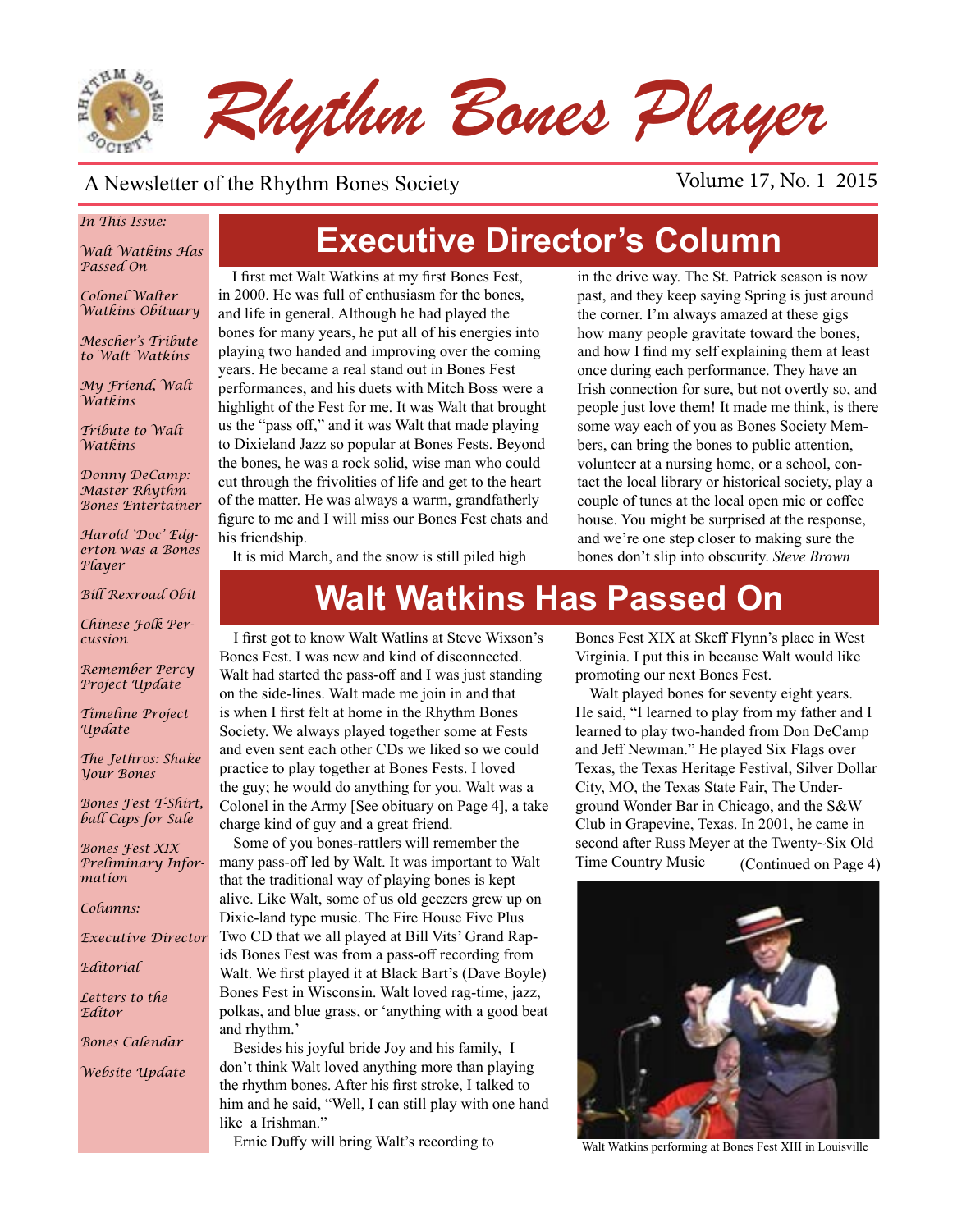It is with great sadness that we report that long term member Walt Watkins has passed on (the 'pass-off' is a performance technique Walt introduced where a group of people jamming take turns by passing control of the jamming from one person to the next.) Walt and his lovely wife, Joy, attended 10 Bones Fest and maybe the most memorable was in Louisville shown in the photograph on Page 1.

As you will read in the remembrances recorded in this newsletter, Walt was a most loved rhythm bones player. Thanks for Mitch Boss for the lead article.

By coincidence, Sharon Mescher contributed a story about Donny DeCamp. In addition to performing with his unique style of rhythm bones playing and playing his banjor at Bones Fests, he was a friend of Walt's and they played together at Six Flags Over Texas. Read about that relationship in Sharon's article.

The Video of the Month for January was Anika and Joseph's Saturday evening performance at Bones Fest XVIII. In it they play rhythm bones both solo and together and tap dance solo and together and then toward the end play rhythm bones while tap dancing. They got a standing ovation.

History records many rhythm bones players who played and danced at the same time - the first minstrel rhythm bones player, Frank Brower, is a good example. A few years ago I got inspired to try and took a six week tap dancing class. where I learned some basic tap steps. However, when I tried to put them together with my rhythm bones playing it didn't work. Congratulations to Anika and Joseph and others who can do this.

Several years ago, my wife and I had the opportunity to visit China in a trip sponsored by our Tennessee Aquarium. I visited a museum of ethnic musical instruments and returned with the photographs on Page 1 plus a document on Chinese Folk Percussion written in Chinese. Following a plea for help, a symphony friend of Bill Vits, Larry Herzberg*,* translated the article and the result is on Page 6. It included more that rhythm bones, and I included it all.

#### **Editorial Letters to the Editor**

If this was the Fest I introduced you to Karen Seime-Singleton then I was at XIII and only remember that Walt Watkins was pleasant gentleman to chat with and trade lies with. Looking forward to West VA. *hankbones (Hank Tenenbaum)*

Here is a video of me at my camper at last year's Walnut Valley Festival in Winfield, KS. *Jean Mehaffey* https://www.youtube.com/ watch?v=iOQibXW3OGQ

#### **Bill Rexroad Obit**

Former member William Rexroad died at age 81 on May 6, 2014. Bill was active when our society was first organized writing several articles for the

new Rhythm Bones Player newsletter. Bill was a self-taught rhythm bones player, and was inspired late in life to take it up from a lingering memory of

having seen a rhythm bones player in his childhood. Bill played real animal bones that he made himself.

Music was Bill's pastime throughout his life. He played in symphony orchestras for 50 years, including 33 years in the Hutchinson Symphony. He played in bluegrass bands, old-time bands and was a performing artist with the Kansas Arts Commission. In addition to his music, he toured the central United States for several years as a storyteller, and was a stage manager, emcee, and workshop presenter at national festivals. He used rhythm bones in his storytelling/music performances. Children in particular were delighted with his story about playing the bones, then seeing a demonstration of the art.

#### *Rhythm Bones Player*

Rhythm Bones Society Volume 17, No 1 First Quarter 2015 ISSN: 1545-1380

Editor Steve Wixson wixson@epbfi.com

Executive Director Stephen Brown bones@crystal-mtn.com

Web Site Coordinator Steve Wixson webmaster@rhythmbones.com

Board of Directors Steve Brown, Executive Director Skeffington Flynn Sharon Mescher Tim Reilly Bill Vits, Assistant Director Steve Wixson, Secretary/Treasurer Kenny Wolin

 The Rhythm Bones Player is published quarterly by the Rhythm Bones Society. Nonmember subscriptions are \$10 for one year; RBS members receive the Player as part of their dues.

 The Rhythm Bones Players welcomes letters to the Editor and article on any aspect of bones playing. All material submitted for consideration is subject to editing and condensation.

Rhythm Bones Central web site: rhythmbones.org

#### **Website Updates**

 There has been some good recent update to our homepage. As mentioned in the editorial in the left column, The January Videos of the Month was Anika and and Joseph Kooi. The February Video of the Month was Celtic Kilroy's Busing Workshop along with the first announcement of the Timeline project,and there is a progress report on Page 3. The March homepage update got delayed therefore it will become the April homepage update. For those who attended Bones Fest XVIII and met Jack Frost for the first time - the Video of the Month is his performance on the Ted Mack Original Amateur Hour. The Photograph of the Month is of Walt Watkins and when you click on it it takes you to one of his Bones Fest performances.

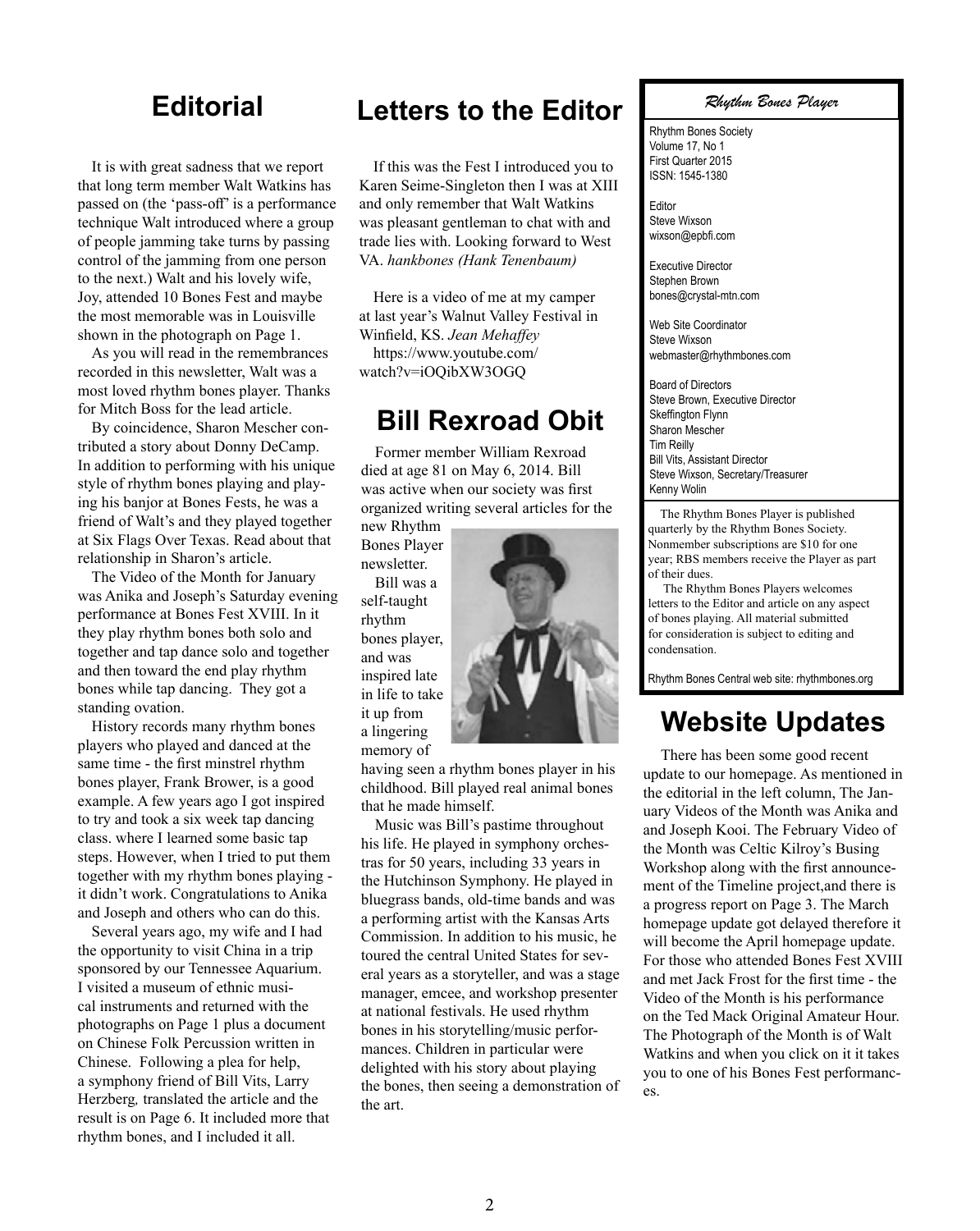# **Timeline Project Update**

A lot of progress has been made on the Timeline Project. Over 500 entries have been made of people, recordings, movies, NTCMA Bones and Spoons winners, All-Ireland Bones Competition winners, Minstrel bones players, books, articles, performances, rhythm bones instruction, miscellaneous items, rhythm bones, etc.

Soon the first reports will be placed on our website for review and there is a lot to review. We have no criteria for the Importance Ranking and therefore the current rankings are temporary. There are likely typing errors, lots of ommisions but at least there is a structure that can be built upon.

This is also a plea for you to submit entries to the Timeline database. This project has the potential to be a major contribution to the history of rhythm bones. *Steve Wixson*

### **The Jethros 'Shake Your Bones'**

There is a song that the trombone player in my band wrote specifically to highlight the bones. Well, now a friend of the band who has a history of making great videos of our playing has posted a version of it at http://www.youtube.com/ watch?v=UV-NopVYJCY.

It's kind of too bad they cut out the intro, which gets zanier every time we play it and makes it nearly impossible for me to keep a straight face when we do the song.

These days it involves Rick (the trombonist) going on at length about how I don only cycling shorts, carefully select a Bowie knife, and take down a buffalo after riding it down, in order to craft the bones which I'm about to play (which are usually, in fact, the buffalo ribs I got from Steve Brown), using all parts of the animal and donating the extra meat to orphanages. All this while I do quasi-bones-playing-calisthenics in order not to bust up laughing.

Anyway. I think the song is great. *Jonathan Danforth*

# **Remember Percy Project Update**

There has been one significant thing to report about for the Remember Percy Project. A DVD arrived from the Library of Congress with a long interview of Percy. The source was an open reel video that required special conversion equipment and cost us \$284 to convert. There was no guarantee as to what the quality of the converted video would be, but it is great. A short segment will be the Video of the Month in a future homepage update. *Steve Wixson*

# **Bones Fest T-shirts Ball Caps For Sale**

The following ball caps and t-shirts were left over from previous Bones Fests. If you want one send a check for \$15 which includes shipping to RBS, 1060 Lower Brow Road, Signal Mtn, TN 37377.

 BFIX (Chattanooga); several baseball caps

BFXIII (Louisville w/RBS Logo); 2 - M, 4 - L, 2 - XL

BFXIV (Alexandria); 5 - L BFXVII (Leominster); 2 - S, 2 - M BFXVIII (Grand Rapids); 3 - 2XL, 1 - 3XL

### **Bones Fest XIX Preliminary Information**

The fest hotel is the Clarion. http:// clarionshepherdstown.com/ Ask for the Rhythm Bones Society to get the reduced rate of \$94.

Most of the fest will take place at the Shepherd University Student Center. We have the Storer Ballroom which should be more than ample for our needs as well as one other meeting room so that we can do some breakout sessions. We have space in the student center from 9 am to 10 pm on Friday and from 9 am to 6 pm on Saturday.

http://www.shepherd.edu/scccweb/

The public performance on Saturday night will be held in the Shepherdstown Opera House - http://www.operahouselive.com/. I will put something together for their web site shortly - they are happy to promote our event and have their own set of followers so maybe we'll be able to pull some extra exposure that way.

So . . .it's coming along. Let me know via our Contact Us Page if you have questions. *Skeff Flynn*

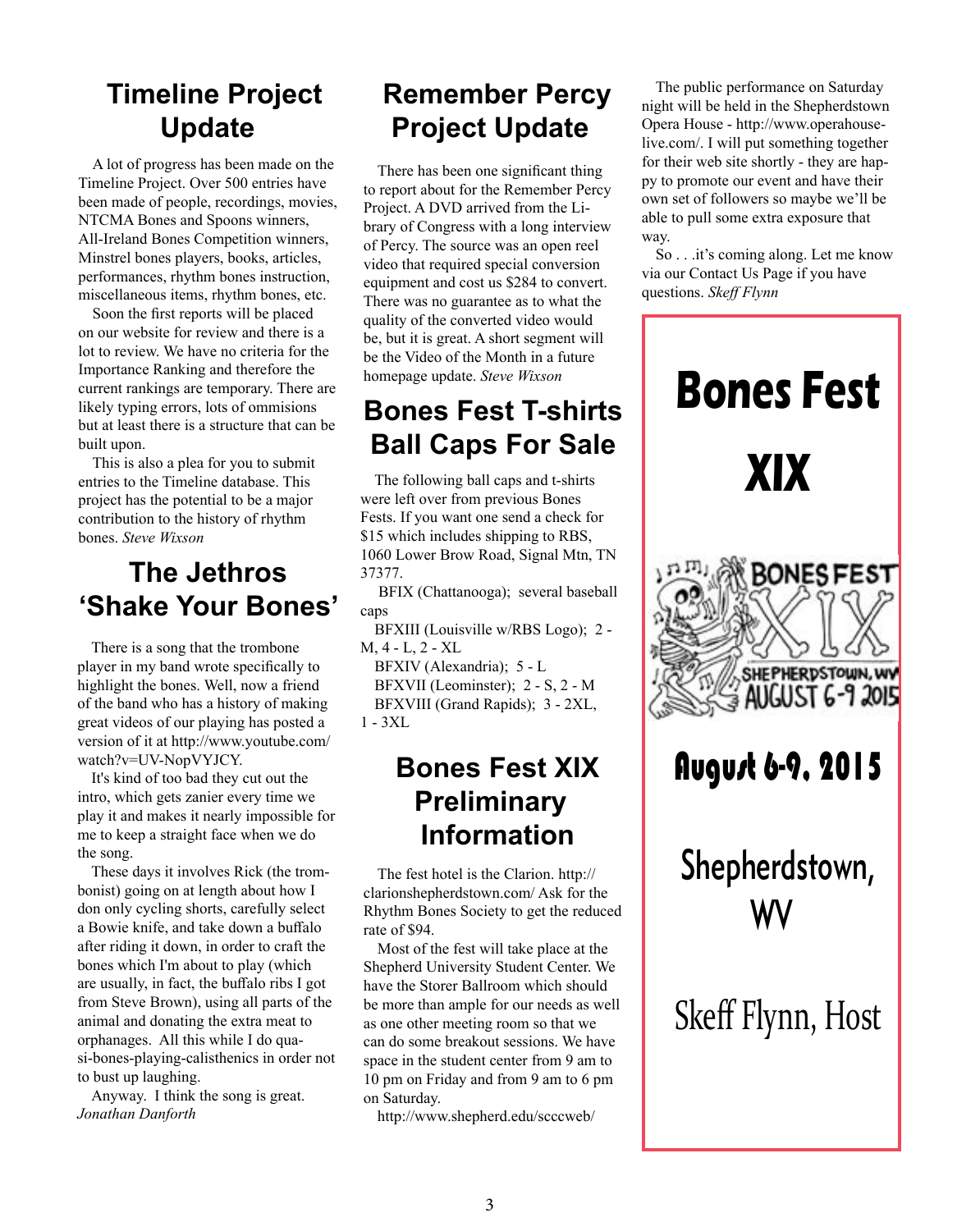(Continued from Page 1)

World Bones and Spoons Contest. Walt learned of the Rhythm Bones Society from Joe Birl. Walt used Joe's patented black plastic bones when he played inside.

I liked to watch Walt perform, he had such ease and confidence and he knew he could play with the best of them. On his application to join the Rhythm Bones Society he wrote,"I have yet to meet anyone who plays better than I-do." Wow, the last time I felt that way was when I thought I was the only rhythm bones player in the world.

Colonel Walt Watkins had a sense of loyaly and duty to whatever he cared about. He cared about us and we will miss him. *Mitch Boss*

### **Colonel Walter Watkins Obituary**

Colonel Walter L Watkins passed away in Arlington, TX, on March 4, 2015. He was the son of Paul Watkins and Rose Mullinix Watkins, born and raised in Damascus, MD, on February 28, 1929. He met the love of his life, Joy Ann Hahn, at the University of Maryland where he graduated in 1951.

He was a career Army officer with three wartime tours of duty. Shortly after being commissioned a second Lieutenant in 1952 he was ordered to Korea and joined the 1st BN, 32nd Inf, of the 7th Infantry Division. He was on the front lines on the mountain called Old Baldy when his first child arrived. After the war ended he and Joy reunited and he served with XVIth Corps in Sendai, Japan.

The family returned to the States where he served with the 3rd Infantry Regiment Honor Guard in Washington, DC. Col. Watkins served two tours in Germany, the first with the NCO Academy in Ulm in 1959 followed by command of a company in the 4th Armored Division in Heilbronn. He became the Operations Officer of the Division located in Crailsheim, Germany. His next assignment was at Ft. Benning, GA, with the communications department where he participated in the support one of the nuclear tests in Nevada in 1962. He served on The Infantry Center team developing the training support program for the newly formed Air Assault Division in 1963. Orders sent him to Vietnam in 1964 as Senior Advisor to the Vietnamese Armor command. Upon return he attended the Army Command and General Staff College at Ft. Leavenworth, Kansas and then joined the Army General Staff at the Pentagon. In 1969 he rejoined the 4th Armored Division, commanding the 4th Battalion 35th Armor, Illesheim, Germany, followed by service as G3 of the Division at Göppingen. In 1972 he returned to Vietnam.

His last station was at Ft. Knox, KY, where he served as Chief of Staff of the 2nd ROTC Region and then Director of Support at the US Army Armored Center. He retired in 1978.

His decorations include the Legion of Merit with Oak Lea Cluster, the Bronze Star Medal, the combat Infantryman's badge and the Army General Staff Badge.

Walt loved people and never met a stranger. He was interested in all those he met and before long they would tell them their stories. He was interested in genealogy and traced his lineage as a 13th generation American to the settlers at Jamestowne. He and Joy traveled many places learning about their family history, meeting unknown relatives along the way. He enjoyed meeting and visiting with Joy's relatives in Sweden and England and felt perfectly at home with them. Traveling to other countries was a highlight of their sixty-two year marriage.

He loved working with numbers and was meticulous in keeping track of all the Texas Rangers games. Another love was rhythm bones, meeting and playing with other bones players. He and Joy were members of the Kimbell Museum and enjoyed Bass Hall events.

His love for his wife and family knew no bounds. In addition to his wife, Joy, he is survived by his children Dr. Jeffrey Watkins (Barbara) of Bemidji, MN; John Watkins (Gwen) of Chattanooga, TN; Dr. Julie Platt (Michael) of Punta Gorda, FL; James Watkins (Sharman) of San Jose, CA; and Jennifer Korjus (Michael Szymanski) of Fairfax, VA. Six grandchildren and two great-grandchildren survive to carry on his legacy: Ian Paul

Watkins (Mi-Hyang) with Sophia and Sean; Ben Niehoff (Elizabeth); David Platt; Paul Watkins; Gregory Watkins and Chelsea Watkins. Also a sister, June Shook, niece Diana Klaube and special friends, Dot and Buz Hensel and Ilse Däubler of Germany.

He was predeceased by his parents and brother, Kenneth.

A memorial service was held at Wade funeral home on Saturday, 21 March 2015. Interment will follow at a later date at Arlington National Cemetery.

### **Mescher's Tribute to Walt Watkins**

At the Orlando Bones Fest, Walt was in charge of his famous Pass-off. Several of us attendees formed a semi-circle around the CD player. I was standing between Walt and Mitch Boss. Before starting the Pass-off, the three of us decided to play together when it was our turn. Of course, I felt privileged to play with these two bones-playing giants! And, it was simply fun to be in their company. After the three of us finished our turn at playing, Walt turned to me and "hit the nail on the head" by saying, "We can't do that again. It sounded like noise." (I had thought the same as we played, but I was not going to say anything!) But Walt did express his opinion, and he was on target! It did sound like noise. Mitch and I agreed with him, so we played separately the next time around.

My experience of Walt was that he was forthright, honest, and willing to express his opinion without apology. Because of this, I had immense respect for him. I looked forward to visiting with Joy and Walt at the Bones Fests. And, I loved participating in his Pass Off which was always a treat.

We will miss Walt, his leading the Pass Off, his forthrightness, and we will think of him fondly. *Sharon and Jerry Mescher*

# **My Friend, Walt Watkins**

When Walt came to Six Flags he could play with only one hand. I think it was the left hand. He came in and followed me around. I showed him what I could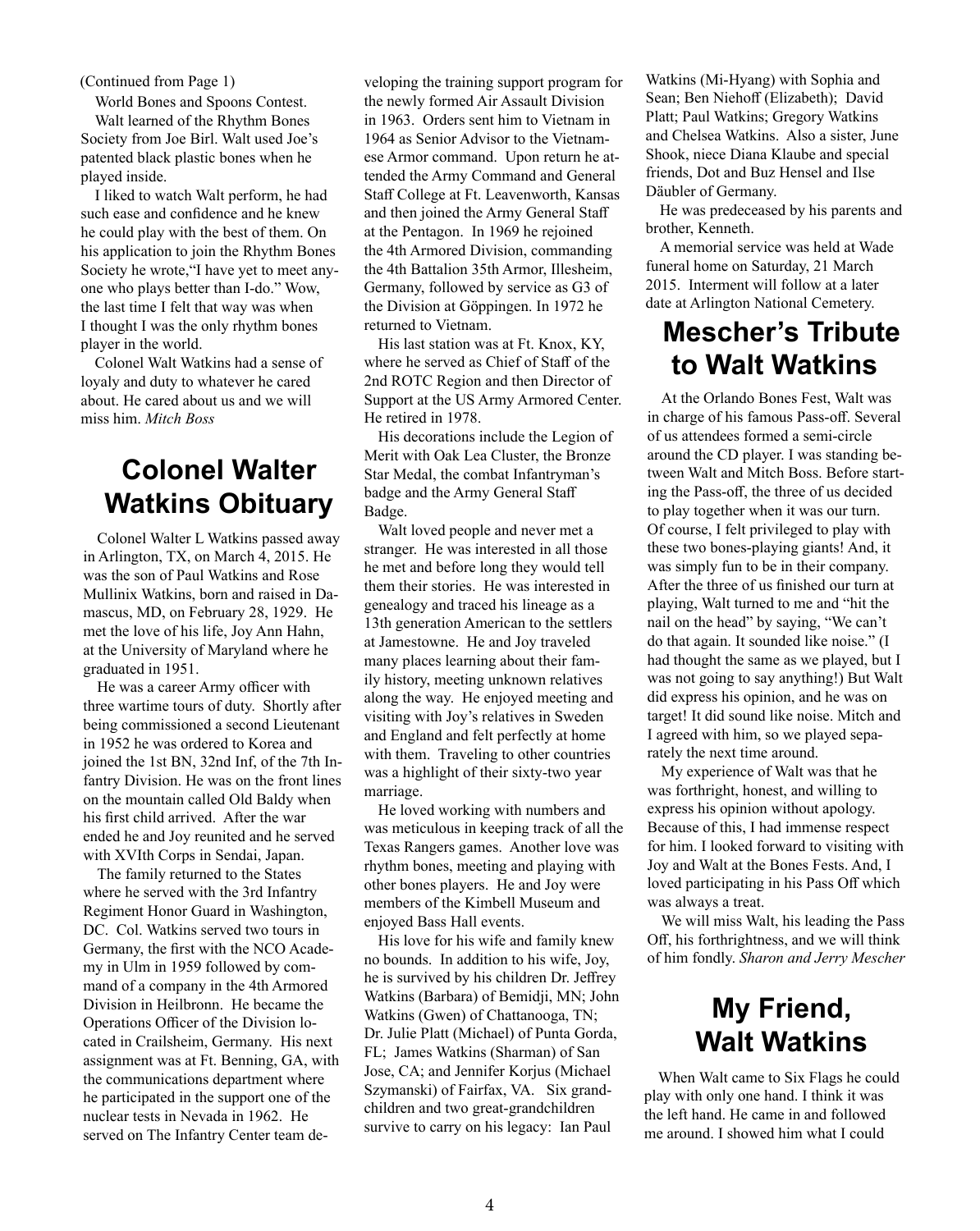do. Oh, man, all he could talk about was how wonderful I was. So, we worked with him, and the next year when we came back to Six Flags, he got a pass to come in. And, you know, they hired him.

He started playing on stage, and they paid him! I thought that was pretty nice. I think he beat me there when it comes to playing with both hands. He could do the same with either hand. I never could get the left hand to work like the right one.

I believe we played for four or five years at Six Flags. I tell you what: you'll never find a nicer guy to be around. I told Joy, his wife, the same thing; I don't know how she ever got a better guy to be with. He was always smiling. He was just a lot of fun to be around because he wasn't no guy that wanted to argue about anything.

We had a lot of fun playing at Six Flags; we played on a lot of stages. You know he's the one that brought up the Pass-off. I think he started that at Louisville with Jeff, me, Jerry, and Russ.

I miss the guy already. But we did have a good time. And he impressed a lot of people with what he did. He was darn good. That's all I can say. *Donny DeCamp*

### **Don DeCamp Master Rhythm Bones Entertainer**

[Donny's story is from a telephone conversation with Sharon Mescher]

I've played the bones a long time. I didn't learn from anybody, and I never saw anybody do it.

Where did you pick them up? My mother, when I was 17 years old, I don't know why, said, "Don, why don't you see if you can play the bones like your grandpa?" I said, "Bones, what's that?" She kinda held her hands up and showed me how he did it with his hands.

We lived right by a lumber yard. I got a couple of sticks over there and tried putting them in my fingers someway and fooling with them. When I got so I could fool with them a little bit with my right hand, my mother said, "Your grandpa did it with both hands." So I went back to the lumber yard, and got another two pieces of wood, and found out that the left hand

was dumber than a rock! It wasn't near as easy with the left hand as it was with the right. I don't do as many things with the left as with the right hand. My response was, "Nobody can tell that you don't do as many things with the left!" Laughing, Donny exclaimed, "I don't want them to tell!"

By the time I was twenty we went around to the dances a lot and I played with a dance band … but I never did nothing to them to speak of until I went to Avoca. At Avoca I won the bones contest. I got some trophies and plaques… I didn't pay much attention (to the trophies). I just thought I was pretty lucky that I could play them that good.

Then I went to Le Mars and won the bones contest once up there. At Le Mars, Donny met Buddy Boswell, from Edgerton, Missouri, who came to the Le Mars festival to perform with the "Union Mill 'Opry". Buddy asked me if I would like to come down and play on his show. So I went down there 2 or 3 times and played on his show." While I was there, a gal that played on the stage talked to me and told me…"you ought to be in Silver Dollar City." I responded, "What's that? I didn't even know what it was." The lady told Donny she would get him some tickets, and he could play on stage with her group, "Green Side Up."

 In 1986, Rex Burdette, who hired people to entertain at Silver Dollar City, approached Donny and asked him, "How would he like to go to work at Silver Dollar City?" When Donny showed up to perform, he went to Rex's office. Rex told Donny to do what ever it is he did. Donny asked, "Well, how do you know I can do it?" Rex said, "We'll find out." Later, Donny found out that there were people who scouted out all the performers, and watched the response of the audiences. That is how performers were hired. It's obvious that the audiences loved Donny's performances as he played at Silver Dollar City for 22 years.

In the meantime, Rex Burdette worked with a Jeannie Adams. Someone gave Adams' phone number to Donny telling him to call her because "I bet you could play at Six Flags over Texas." Donny called her, and she hired him on the spot. Donny played at Six Flags for 15 years. After that, Donny says, "I came home,

relaxed, and said that was about it. That's 37 years playing at Silver Dollar City and Six Flags over Texas. I was having fun; getting paid a little."

Walt Watkins found out that there was a bones player playing at Six Flags. He came over to see me. When I wasn't playing, Walt and I sat in the camper and talked. He played with only one hand. Walt told me, "'I've heard a lot about you; I've got to learn how to do that with the other hand.'" He did, and he is doing good! He played for a couple of years and was hired by Six Flags.

There was another young guy, Jeff Newman, who came to Six Flags. He learned to play from Donny, and Six Flags hired Donny, Walt, and Jeff to play with cloggers. As Donny says, "We had fun. Walt and I had good times at Six Flags.

My last year playing at both places was in 2008."

Donny was "born in a little town by West Des Moines, but it does not exist anymore." His dad was a mechanic and shoe cobbler. His son Larry was the only one that played rhythm bones. His other children played spoons and were on the Bill Riley Teen Talent Show in Des Moines. On his mother's side, "the family played musical instruments: grandpa played the fiddle; grandma played the banjo."

When I got to really know what I was doing, my mom looked at me one day and said, "Don, you know I just thought dad could play the bones… he couldn't play anything like you do!" I never saw any one play them, so I had to pick up a style of my own.

After going to a couple of the Bones Fests, Sky Bartlett approached Donny and said to him, "I've got to learn what you do." As Donny said, "Sky picks up fast." Walt told Donny, "I can see a Don De Camp there." Walt was so right.

Wherever Donny performs, people flock to watch him because he is an entertainer: he plays his unique style of rhythm bones, he jokes with the audience, laughs at himself, and simply exudes fun. So, if you are fortunate to be around Donny for any reason, be prepared for a rocking, bones-playing, belly-laughing, good time. *Sharon Mescher*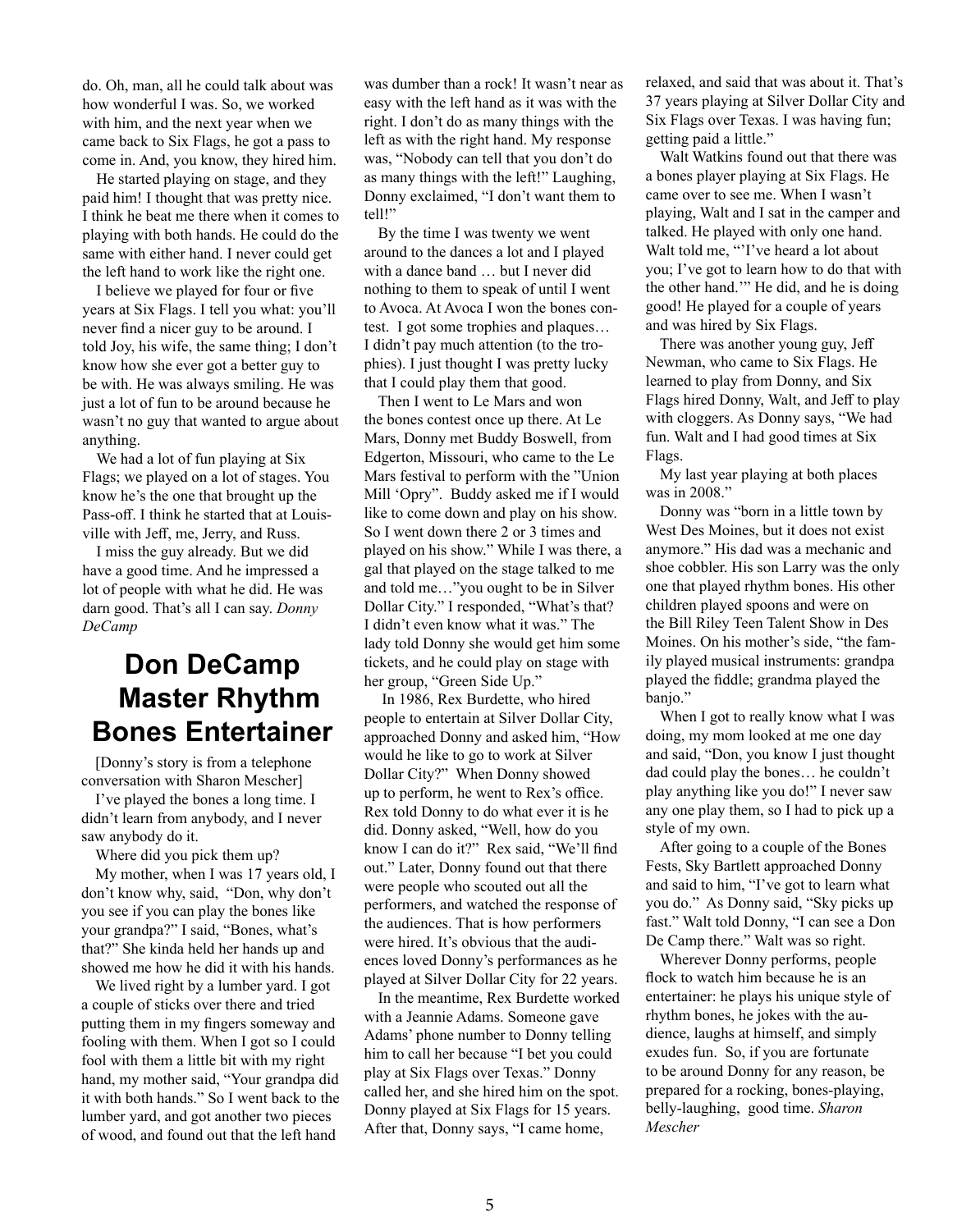#### **Tribute to Walt Watkins**

In 2001, I attended Bones Fest V at the Red Apple Farm in Massachusetts. That was the year that I first met Walt Watkins.

Walt was one of a handful of people who had kept the art of bones playing alive. In the early days the group from the Rhythm Bones Society was an aging group so, even though I was in my late 40s, I felt like a youngster!

Since that time I have attended several Bones Fests. I tell people that first you meet fellow bones players, then you gather as friends and finally they seem like family. Walt was like family to me. He was one of the faces I hoped to see as I made my plans to attend an upcoming Bones Fest.

Walt brought a lot of music CDs with him and he would always find us a room to jam. He welcomed anyone to join in. Several years ago the way people would jam would be having many people playing at the same time so you really couldn't hear any one person. So one year Walt came up with the idea of a pass off. To do the pass off a circle would be formed and one person would start playing as everyone else listened. During a musical break, the play would be "passed off" to the next person. Sometimes it took several tries to get it right, but Walt was diligent and gave everyone their chance to play. For those who knew Walt and were around in those early days of learning how to do the pass off, they remember that he used his military skills in directing this process!

I talked to Walt about a month ago after hearing that he had had a stroke. I wanted to wish him well in his recovery. He told me that he was encouraged because he could still play bones one-handed. I also wanted to remind him of the impact he had in growing the RBS. A great example of one of the things he should be remembered for was from the Grand Rapids Bones Fest. Walt sent me a lot of his music and I brought it with me. During one of our jam sessions we started a pass off circle while playing song after song of Walt's music. In the circle there were new faces, old friends,

beginners and pros; all smiling and tapping their toes as the circle got wider. Many people made the comment "Great music!" We were accomplishing what the RBS wanted to do….making friends, becoming family.

Good job, well done, Walt. I will miss you! *Ernie Duffy*

#### **Chinese Folk Percussion**

Peng Ling "Peng ling"("struck together bells"), also called "Peng zhong", in ancient times were known as xïng"("stars"). At the time of the Northern and Southern Dynasties (420- 589 A.D.) this musical instrument was already in existence. The "peng ling"(" struck-together bells") are made of copper and come in pairs tied together with a cord, with the sound made by striking the two together. They are often used in a musical ensemble and in accompanying Chinese opera as a rhythm instrument. (Note: The National Palace Museum has a pair from the Six Dynasties period in its collection).

#### **Pear Flower Slices ("Li Hua Pian")**

Pear Flower Slices were first popular among the people of Shandong Province (a northeastern Chinese province). When the farmers would sing, they would hold two pieces of broken slices of the metal ends of their plows used in farming and strike them to set a rhythm, so the original name was "Plow End Slices"(a homonym with "Pear Flower Slices", which is pronounced the same but is more poetic). After it developed from folk singing to be used in artistic performances, "Pear Flower Slices" came to be made of two semi-circles of iron or copper. When performed, they are held together in the left hand and struck to produce a sound. They are a percussion instrument used in ballad singing, as a clapper to accompany storytelling, to accompany Beijing "qin" (Chinese zither) performances, etc., as an important accompanying instrument.

**Sabayi** The "sabayi"is a Uighur (Turkish people of Xinjiang Province in northwestern China) percussion instrument. Originally the sabayi was made by stringing a small number of iron rings on a pair of ram horns. The sabayi that is popularly used now is made of two

parallel pieces of hard wood in place of the ram horns, with two big iron rings inserted in the middle part of the wooden sticks. On the iron rings are placed a small number of small iron rings. When used in performance, the wooden sticks are held in the right hand and shaken or struck with the left hand or both shoulders, to make them sound. They are often used to accompany singing and dancing.

**Pat Boards** Pat boards (pai ban), also called Sandalwood Boards or Zhuo Ban, are often simply called "ban" (boards). They are made of the wood of purple sandalwood, redwood, or yellow willow. Each pair of pat boards is made of several wooden boards.

During the Tang Dynasty (618-907 A.D.) the pat boards were already in use. At the time of the Tang Emperor, Xuan Zong, in the "Pear Garden" theatrical house music ensemble he formed, one performer named Huang Pan-Zhuo became famous for performing skillfully on the pat boards. (Footnote: according to the writings of one Tang dynasty writer, in recording the talents of the performers of the time, there was no musical score for the pai ban player to follow. The Tang Emperor, Xuan Zong, ordered Huang Pan-Zhuo to create musical scores for it. Huang drew two ears on paper and, when asked by the emperor what the ears signified, Huang replied that wherever the ears appeared, the beat was to be heard).

In the Tang dynasty, the biggest pat boards had nine pieces and the smallest had six pieces (footnote #2 just gives the name of the book that is the source of this information), with a cord stringing them together on the top, and on the bottom they could be freely separated or brought together. In performance, the two hands are used to hold the two outermost pieces of wooden boards, separating them and bringing them together so that they strike the boards in the middle in order to make them sound. The pat boards often in use today are comprised of three pieces of rectangular wooden boards divided into two sections, front and back. The front section is comprised of two wooden boards, fastened together with a thin silk thread on top and bottom. The bottom section is only one board. The two sections are joined together with a cloth tie/band. In performance the board in the back is held in the left hand,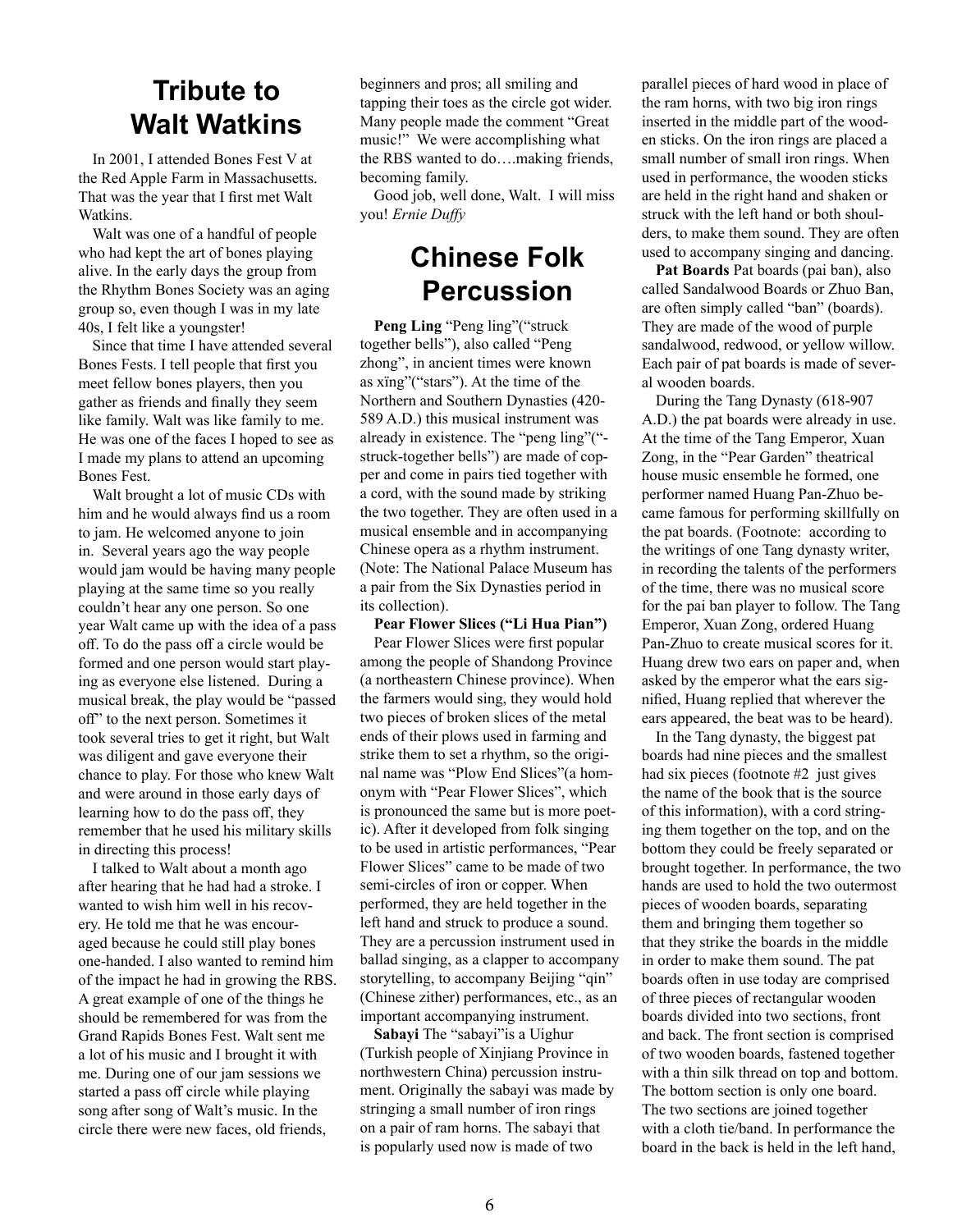and using the place where it protrudes in the front of the bottom of it you strike the back of the bottom of a piece of the back of the wooden boards of the front section, with the front and back knocking together to produce a sound. (the original is as complicated and convoluted as my translation!)

The pat boards are a percussion instrument often used to accompany Chinese opera and in instrumental ensembles. The pat boards are often used with board drums and played by the drummer.

**Bangzi (wooden clappers)** Bangzi (wooden clappers) originated in approximately the 17th century and became popular with the rise of local "wooden clapper"operas. The clappers are made of wood, with two sticks of hard wood of unequal length. The long stick is round in shape and the slightly smaller one is rectangular. When performed, the left hand holds the square-shaped one, and the right hand holds the round stick of hard wood. The two are struck together to produce a sound. The tone color is high, level, and hard (firm), and is the principal accompanying instrument for "clapper opera".

Popular in the south of our country (China) is a type of rectangular southern clapper. Hollow in the middle, they are struck with thin slips of reed or bamboo, and are mostly used in musical ensembles.

**Bamboo slip boards** Bamboo slip boards in ancient times were called "jianzi"("bamboo slips"). Bamboo slip boards are used in performances involving the chanting of folk tales. They are made of two long pieces of bamboo, held in the left hand and struck to produce a sound. The bamboo slip boards used in Henan song performances are made of two sticks of red wood. When performed, they are held in the right hand and struck together. This kind of bamboo boards is often used by the singer, who sings while striking these in accompaniment.

**Bamboo boards** Bamboo boards are made of two tile-shaped bamboo boards approximately 6-7 inches long and 2 inches wide. They are strung together with a cord, which can allow the boards to be freely brought together or separated at the bottom. When performed, they are held in one hand and struck together to produce a sound.

Besides this, there are ones comprised of five or six small bamboo boards of approximately three inches in length and one inch in width, popularly called "suizi. " They are strung together with a cord at the top with a piece of copper strung between each of them, and which can be freely separated or brought together at the bottom. When performed, they are held in one hand and stuck to produce a sound.

The bamboo boards and "suizi" are sometimes used together. The singer himself plays these while singing and they are used to create atmosphere and to enhance emotions. They are important accompanying instruments in artistic storytelling performances in Shandong, Tianiin, Sichuan, etc.

**Wooden Fish** Wooden fish in the beginning were used in Buddhist worship ceremonies and used to accompany the chanting of the Buddhist sutras, but gradually evolved from religious sings to become a folk instrument. The wooden fish are made of wood and shaped like a fish, and are struck with a small mallet. Wooden fish come in all sizes, to produce higher or lower tones. Some are used in a set to produce 5 or 7 different tones, and some can be performed in a set with 12 different tones. When performed in an ensemble, sometimes two wooden fish are used, one large and one small. Translated by *Larry Herzberg*

#### **Harold 'Doc' Edgerton was a Bones Player**

As a graduate student at the University of Nebraska, I was well aware of one of our famous graduates - Doc Edgerton (April 6, 1903 – January 4, 1990).

Doc grew up in Nebraska and received a bachelor's degree in electrical engineering from University of Nebraska. He attended Massachusetts Institute of Technology and received a Sc.D. degree in electrical engineering with a thesis using stroboscopes to study motors. He is credited with moving the stroboscope from the laboratory to everyday use in a wide variety of fields.

Early on he was inspired to photo-

graph everyday objects using the stroboscope and many of those photographs can be viewed on the Internet.

He was also instrumental in the development of sonar and side-scan technology, and his equipment was used by Jacques Cousteau in searches for shipwrecks.

But Doc was also a rhythm bones player and is remembered as such by his son, Bob Edgerton.

"After the war (WWII) when my father came home from his night reconnaissance work in Europe, I was listening to the "Ted Mack Amateur Hour" on the radio and heard some rhythm that sounded like tap dancing. I asked my father if he knew what was happening. He said it was a bone player. He went to our basement where we had two power tools, a wood lathe and a band saw. He sawed out two pieces of wood and showed me how to play the bones.

"He had learned as a young person and nearly drove his parents crazy playing the bones around the house. I learned from him how to play the bones at least with the right hand. I have learned that excellent bone players like Percy Danforth and others usually play them in both hands at the same time doing different patterns in the different hands, and I got to see Percy play solo rhythm bones with a modern dance team.

"My son, Eric, has learned to play the bones from me. We have yet to teach this skill to his son, Quinn.

"Originally bones were made from rib bones, but now are often made from birch, pine, ebony, ivory, or some boney material. My father made so many pairs over the years so that he could teach others how to play and give them a set of bones that he had made. I ended up with quite a collection some of which are shown in the photograph on Page 8." *Steve Wixson*

#### **Bones Calendar**

**Bones Fest XVIII.** August 6-9, 2015, Shepherdstown, WV, Skeff Flynn, Host. Preview in this issue on Page 3

**NTCMA Bones Contest.** August 31 - September 6, 2015, LeMars, IA. Bones Contest will be on Sunday.